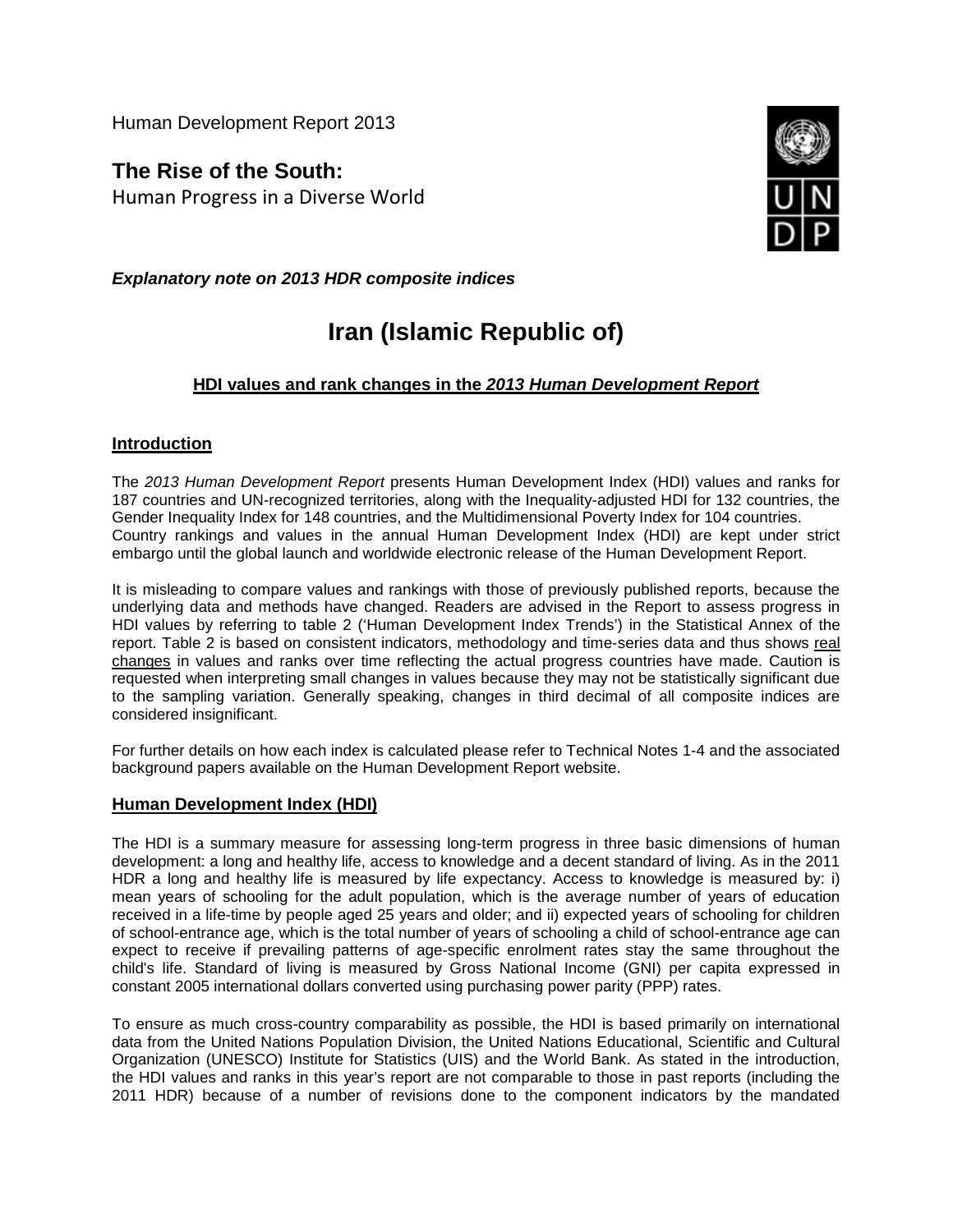agencies. To allow for assessment of progress in HDIs, the 2013 report includes recalculated HDIs from 1980 to 2012.

#### **Iran (Islamic Republic of)'s HDI value and rank**

Iran (Islamic Republic of)'s HDI value for 2012 is 0.742—in the high human development category positioning the country at 76 out of 187 countries and territories. Between 1980 and 2012, Iran (Islamic Republic of)'s HDI value increased from 0.443 to 0.742, an increase of 67 percent or average annual increase of about 1.6 percent.

The rank of Iran (Islamic Republic of)'s HDI for 2011 based on data available in 2012 and methods used in 2012 was– 74 out of 187 countries. In the 2011 HDR, Iran (Islamic Republic of) was ranked 88 out of 187 countries. However, it is misleading to compare values and rankings with those of previously published reports, because the underlying data and methods have changed.

Table A reviews Iran (Islamic Republic of)'s progress in each of the HDI indicators. Between 1980 and 2012, Iran (Islamic Republic of)'s life expectancy at birth increased by 22.1 years, mean years of schooling increased by 5.7 years and expected years of schooling increased by 5.7 years. Iran (Islamic Republic of)'s GNI per capita increased by about 48 percent between 1980 and 2012.

|                                          |  |  |  |  |  |  |  |  |  | Table A: Iran (Islamic Republic of)'s HDI trends based on consistent time series data, new |  |  |  |  |
|------------------------------------------|--|--|--|--|--|--|--|--|--|--------------------------------------------------------------------------------------------|--|--|--|--|
| component indicators and new methodology |  |  |  |  |  |  |  |  |  |                                                                                            |  |  |  |  |

|      | Life expectancy<br>at birth | <b>Expected years</b><br>of schooling | Mean years of<br>schooling | <b>GNI per capita</b><br>(2005 PPP\$) | <b>HDI</b> value |
|------|-----------------------------|---------------------------------------|----------------------------|---------------------------------------|------------------|
| 1980 | 51.1                        | 8.7                                   | 2.1                        | 7,226                                 | 0.443            |
| 1985 | 50.1                        | 8.7                                   | 2.8                        | 7,210                                 | 0.46             |
| 1990 | 61.8                        | 9.2                                   | 3.8                        | 6,189                                 | 0.540            |
| 1995 | 68.2                        | 11.2                                  | 5                          | 6,674                                 | 0.618            |
| 2000 | 69.8                        | 11.9                                  | 6                          | 7,507                                 | 0.654            |
| 2005 | 71.3                        | 11.5                                  |                            | 9,060                                 | 0.685            |
| 2010 | 72.7                        | 14.4                                  | 7.8                        | 10,834                                | 0.740            |
| 2011 | 73                          | 14.4                                  | 7.8                        | 10,936                                | 0.742            |
| 2012 | 73.2                        | 14.4                                  | 7.8                        | 10,695                                | 0.742            |

Figure 1 below shows the contribution of each component index to Iran (Islamic Republic of)'s HDI since 1980.



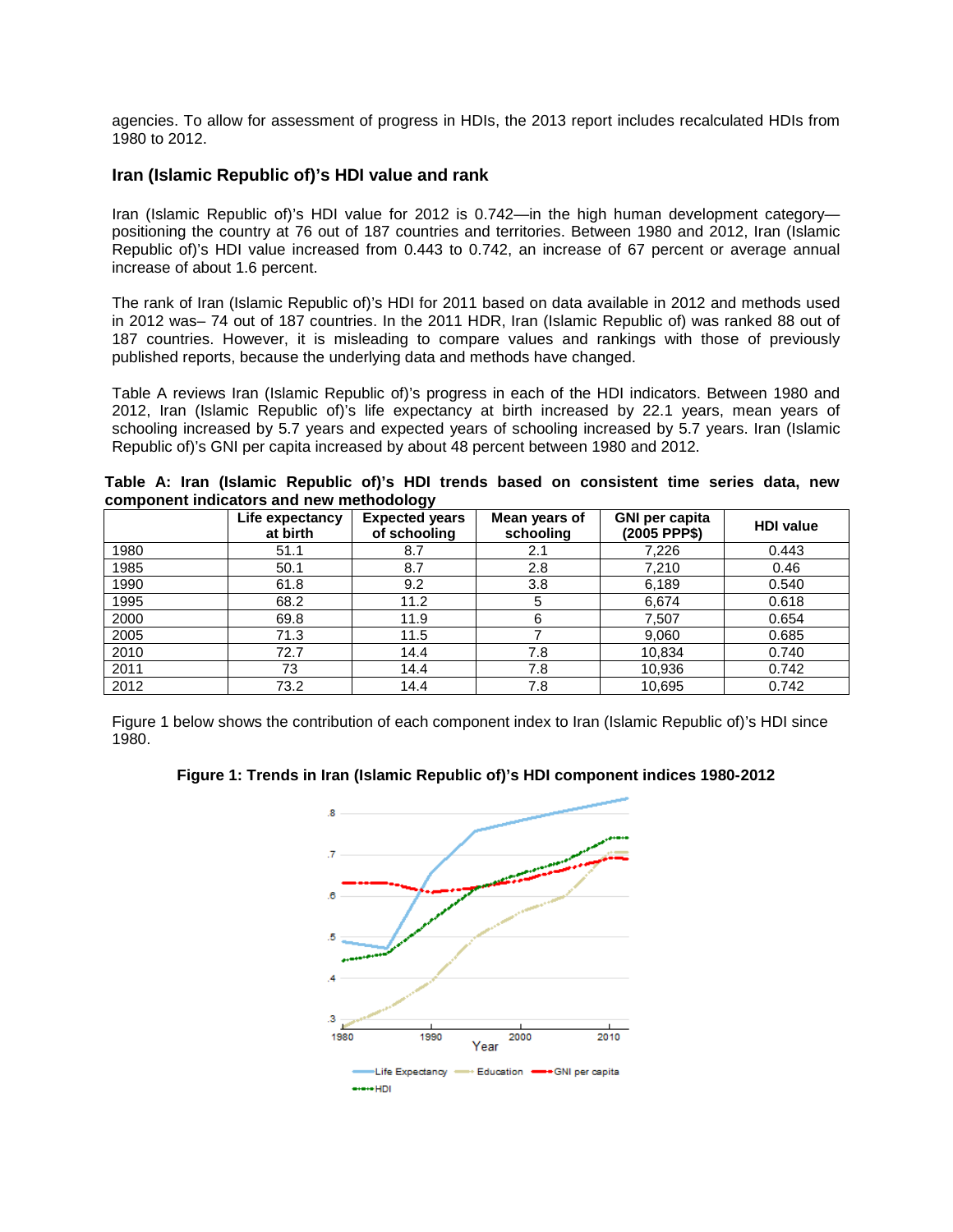#### **Assessing progress relative to other countries**

Long-term progress can be usefully assessed relative to other countries–both in terms of geographical location and HDI value. For instance, during the period between 1980 and 2012 Iran (Islamic Republic of), India and Pakistan experienced different degrees of progress toward increasing their HDIs (see figure 2).





Iran (Islamic Republic of)'s 2012 HDI of 0.742 is below the average of 0.758 for countries in the high human development group and above the average of 0.558 for countries in South Asia. From South Asia, countries which are close to Iran (Islamic Republic of) in 2012 HDI rank and population size are Bangladesh and Pakistan, which have HDIs ranked 146 and 146 respectively (see table B).

|        | Table B: Iran (Islamic Republic of)'s HDI indicators for 2012 relative to selected countries and |  |  |  |  |  |
|--------|--------------------------------------------------------------------------------------------------|--|--|--|--|--|
| groups |                                                                                                  |  |  |  |  |  |

|                               | <b>HDI</b> value | <b>HDI rank</b> | Life<br>expectancy<br>at birth | <b>Expected</b><br>years of<br>schooling | Mean years<br>of schooling | <b>GNI</b> per<br>capita (PPP<br><b>US\$)</b> |
|-------------------------------|------------------|-----------------|--------------------------------|------------------------------------------|----------------------------|-----------------------------------------------|
| Iran (Islamic Republic<br>of) | 0.742            | 76              | 73.2                           | 14.4                                     | 7.8                        | 10,695                                        |
| <b>Bangladesh</b>             | 0.515            | 146             | 69.2                           | 8.1                                      | 4.8                        | 1,785                                         |
| <b>Pakistan</b>               | 0.515            | 146             | 65.7                           | 7.3                                      | 4.9                        | 2,566                                         |
| <b>South Asia</b>             | 0.558            |                 | 66.2                           | 10.2                                     | 4.7                        | 3,343                                         |
| High HDI                      | 0.758            |                 | 73.4                           | 13.9                                     | 8.8                        | 11,501                                        |

#### **Inequality-adjusted HDI (IHDI)**

The HDI is an average measure of basic human development achievements in a country. Like all averages, the HDI masks inequality in the distribution of human development across the population at the country level. The 2010 HDR introduced the Inequality Adjusted HDI (IHDI), which takes into account inequality in all three dimensions of the HDI by 'discounting' each dimension's average value according to its level of inequality. The HDI can be viewed as an index of 'potential' human development and the IHDI